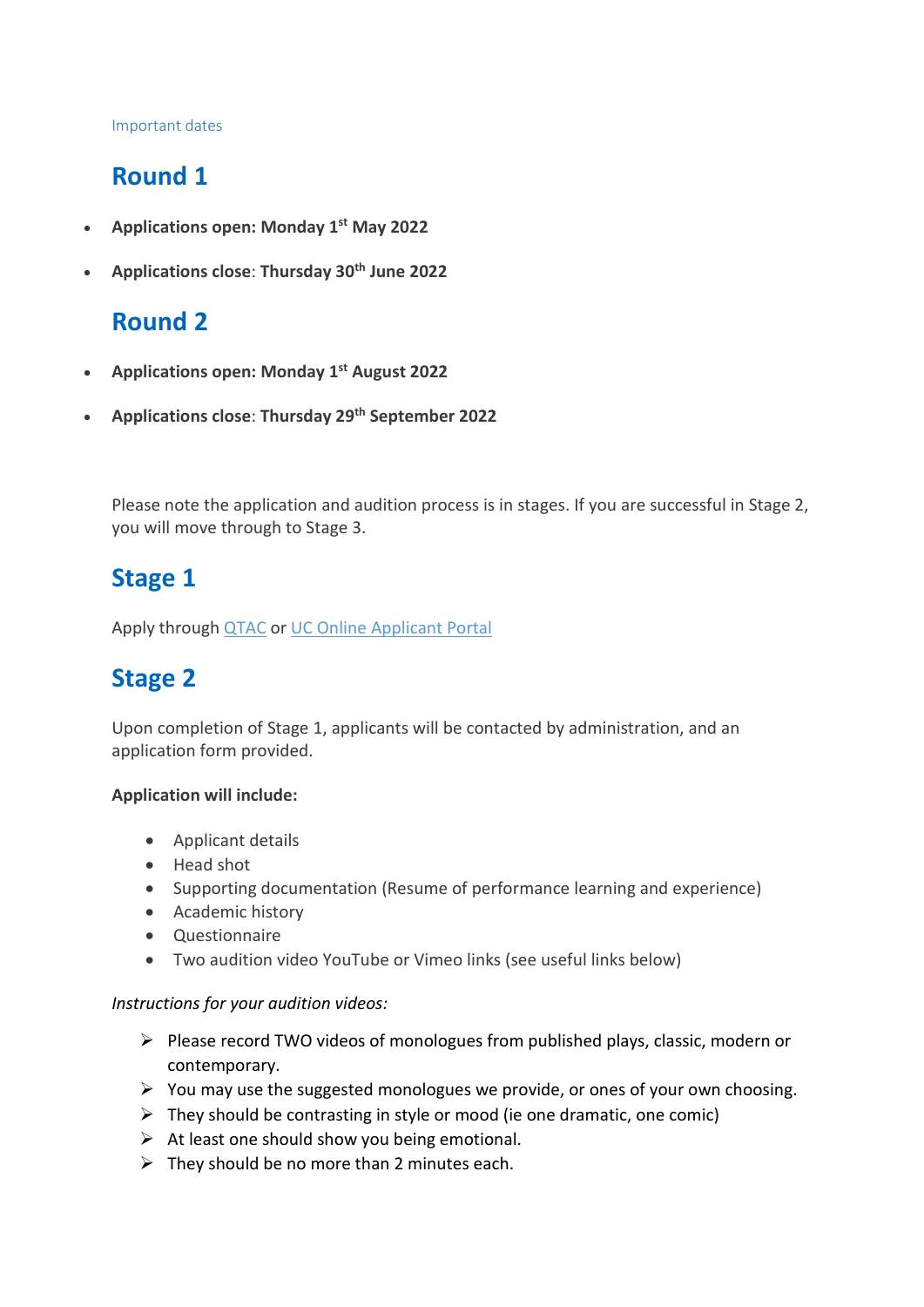- $\triangleright$  One should be a close up (head and shoulders), one needs to be full body.
- $\triangleright$  Please ensure that you are clearly visible (particularly your face), and that you can be clearly heard.
- $\triangleright$  Please use your own accent.
- $\triangleright$  Only you can appear in the video, though someone can help you film it.
- $\triangleright$  Please do not use editing, each video will be in the form of a single take.
- $\triangleright$  Please state your own name, your character name and the play and author you are performing at the start of each monologue.

### **Stage 3**

Your video audition will then be assessed by staff, and you may be asked to attend a faceto-face audition. If so you will be contacted shortly after submitting your video audition via the email address provided on your application. You will then be required to come to TAFE Queensland Southbank campus to attend a body workshop and present your monologues on either **Saturday 2nd or Sunday 3rd July @9am (Round 1)** or **Saturday 1st or Sunday 2nd October @9am (Round 2)**. Please note that you can perform one monologue from your video audition, and the second must be a new piece.

## **When do I find out my audition outcome?**

You will receive an email from administration the following week **commencing 3rd October**

**2022** with the outcome of your audition.

## **Uploading videos**

#### YouTube

#### **How to upload a video to YouTube**

[https://support.google.com/youtube/a](https://support.google.com/youtube/)nswer/57407?co=GENIE.Platform%3DDesktop&hl=e n

<https://www.youtube.com/watch?v=klVWGHtRTuE>

#### **What file formats does YouTube accept**

[https://support.google.com/youtube/t](https://support.google.com/youtube/)roubleshooter/2888402?hl=en

**Fix video upload issues**

[https://support.google.com/youtube/t](https://support.google.com/youtube/)opic/2888603?hl=en&ref\_topic=9257498

## **How to change your YouTube video privacy settings**

[https://support.google.com/youtube/a](https://support.google.com/youtube/)nswer/157177?hl=en&co=GENIE.Platform=Desktop

#### **How to share your YouTube video**